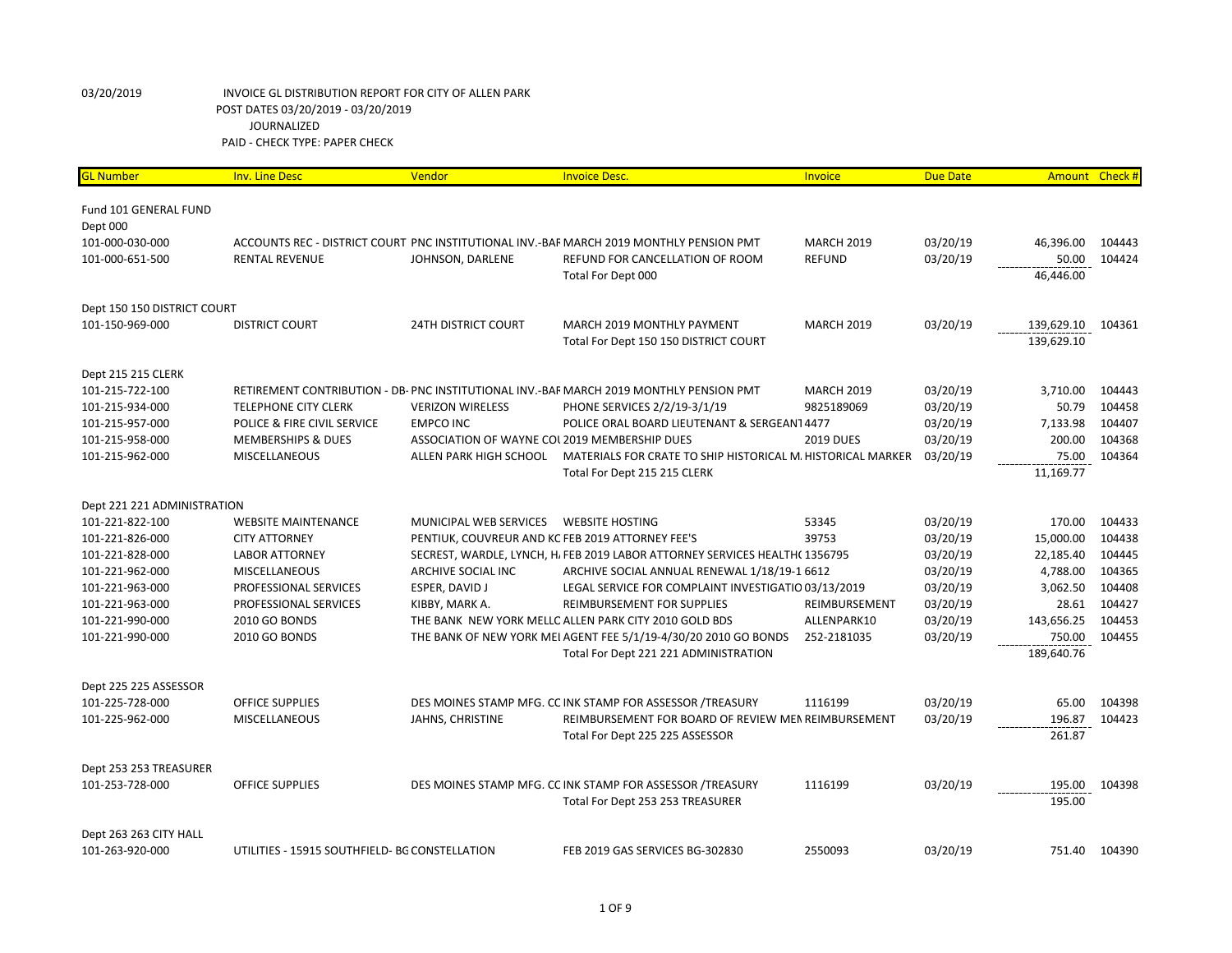| <b>GL Number</b>               | <b>Inv. Line Desc</b>                                       | Vendor                                       | <b>Invoice Desc.</b>                                                                    | Invoice           | <b>Due Date</b> | Amount Check # |        |
|--------------------------------|-------------------------------------------------------------|----------------------------------------------|-----------------------------------------------------------------------------------------|-------------------|-----------------|----------------|--------|
| 101-263-920-000                | UTILITIES 15915 SOUTHFIELD                                  | <b>DTE ENERGY</b>                            | ELECTRIC SERVICES 2/9/19-3/11/19                                                        | 03202019          | 03/20/19        | 9,439.89       | 104403 |
| 101-263-931-000                | <b>BUILDING MAINTENANCE CITY HAI CINTAS CORPORATION-300</b> |                                              | RUG SERVICES FOR CITY HALL AND POLICE DEP 4018379419                                    |                   | 03/20/19        | 147.68         | 104381 |
| 101-263-931-000                | <b>BUILDING MAINTENANCE CITY HAICINTAS CORPORATION-300</b>  |                                              | RUG SERVICES FOR CITY HALL AND POLICE DEP 4016800471                                    |                   | 03/20/19        | 147.68         | 104381 |
| 101-263-931-000                | <b>BUILDING MAINTENANCE CITY HAICINTAS CORPORATION-300</b>  |                                              | <b>CREDIT ON SERVICE CHARGES</b>                                                        | 300047541         | 03/20/19        | (48.00)        | 104381 |
| 101-263-931-000                | <b>BUILDING MAINTENANCE CITY HAI CINTAS CORPORATION-300</b> |                                              | RUG SERVICES CITY HALL & POLICE 3/11/19                                                 | 4017987595        | 03/20/19        | 147.68         | 104381 |
| 101-263-931-000                | <b>BUILDING MAINTENANCE</b>                                 | <b>HINCKLEY SPRINGS</b>                      | COFFEE SERVICES FOR CITY HALL                                                           | 17305203030119    | 03/20/19        | 206.10         | 104420 |
| 101-263-931-000                | <b>BUILDING MAINTENANCE</b>                                 | <b>VETERANS CLEANING</b>                     | FEB 2019 CLEANING SERVICES CITY HALL                                                    | 19-1002           | 03/20/19        | 1,960.00       | 104462 |
| 101-263-931-000                | <b>BUILDING MAINTENANCE</b>                                 | <b>VETERANS CLEANING</b>                     | FEB 2019 CLEANING SERVICES DPW                                                          | 19-2602           | 03/20/19        | 480.00         | 104462 |
|                                |                                                             |                                              | Total For Dept 263 263 CITY HALL                                                        |                   |                 | 13,232.43      |        |
| Dept 277 CABLE/IT              |                                                             |                                              |                                                                                         |                   |                 |                |        |
| 101-277-934-500                | <b>COMPUTER BREAK-FIX</b>                                   | CDW GOVERNMENT, LLC                          | IT EQUIPMENT FOR CITY HALL                                                              | <b>RJX9997</b>    | 03/20/19        | 1,458.28       | 104379 |
| 101-277-934-500                | <b>COMPUTER BREAK-FIX</b>                                   |                                              | EXPETEC TECHNOLOGY SERVI FEB 2019 IT DEDICATED TUESDAY                                  | 01786             | 03/20/19        | 2,720.00       | 104410 |
| 101-277-935-000                | COMPUTER SOFTWARE MAINTEN/ CDW GOVERNMENT, LLC              |                                              | <b>ACRONIS SNAP DEPLOY</b>                                                              | <b>RGT4875</b>    | 03/20/19        | 62.46          | 104379 |
|                                |                                                             |                                              | Total For Dept 277 CABLE/IT                                                             |                   |                 | 4,240.74       |        |
| Dept 305 305 POLICE DEPARTMENT |                                                             |                                              |                                                                                         |                   |                 |                |        |
| 101-305-722-100                |                                                             |                                              | RETIREMENT CONTRIBUTION - DB- PNC INSTITUTIONAL INV.-BAF MARCH 2019 MONTHLY PENSION PMT | <b>MARCH 2019</b> | 03/20/19        | 76,750.00      | 104443 |
| 101-305-728-000                | <b>OFFICE SUPPLIES</b>                                      | PET SUPPLIES PLUS                            | K-9 SUPPLIES                                                                            | 34681             | 03/20/19        | 42.89          | 104441 |
| 101-305-729-000                | K-9 SUPPLIES                                                | PET SUPPLIES PLUS                            | K-9 SUPPLIES                                                                            | 41022             | 03/20/19        | 61.62          | 104441 |
| 101-305-757-000                | <b>OPERATING SUPPLIES</b>                                   | J & B MEDICAL SUPPLY, INC. RESCUE SUPPLIES   |                                                                                         | 5252032           | 03/21/19        | 6.63           | 104421 |
| 101-305-757-000                | <b>OPERATING SUPPLIES</b>                                   | J & B MEDICAL SUPPLY, INC. RESCUE SUPPLIES   |                                                                                         | 5255242           | 03/20/19        | 19.89          | 104421 |
| 101-305-761-000                | PRISONER BOARD                                              | <b>STATE OF MICHIGAN</b>                     | <b>SEX OFFENDER REG FEE</b>                                                             | 551-533657        | 03/20/19        | 120.00         | 104372 |
| 101-305-761-000                | PRISONER BOARD                                              | <b>STATE OF MICHIGAN</b>                     | LIVE SCAN POLICE DEPT                                                                   | 551-534248        | 03/20/19        | 86.50          | 104373 |
| 101-305-801-000                | ANIMAL CONTROL                                              | <b>CITY OF WYANDOTTE</b>                     | DOWNRIVER CENTRAL DISPATCH SERVICES 10/10/1/18-12/31/18                                 |                   | 03/20/19        | 40,596.61      | 104386 |
| 101-305-801-000                | ANIMAL CONTROL                                              | <b>CITY OF WYANDOTTE</b>                     | DOWNRIVER CENTRAL ANIMAL CONTROL SERV 10/1/18-12/31/18                                  |                   | 03/20/19        | 18,842.26      | 104387 |
| 101-305-805-000                | <b>VEHICLE TOWING</b>                                       | <b>CITY TOWING</b>                           | SHORT PAID ON CHECK 104279                                                              | 2/1/19-02/15/19   | 03/20/19        | 900.00         | 104385 |
| 101-305-853-000                | <b>TELEPHONE</b>                                            |                                              | AMERICAN MESSAGING LLC CHAPLAIN PAGER 3/15/19-4/14/19                                   | Z1319539TC        | 03/20/19        | 15.50          | 104363 |
| 101-305-853-000                | <b>TELEPHONE</b>                                            | <b>VERIZON WIRELESS</b>                      | POLICE SERVICES 2/11/19-3/10/19                                                         | 9825968228        | 03/20/19        | 684.24         | 104461 |
| 101-305-934-500                | <b>COMPUTER BREAK-FIX</b>                                   |                                              | SOUTHERN MICHIGAN INFOR NETMOTION MNT POLICE DEPT 2/2/19-2/21/2 3641                    |                   | 03/20/19        | 1,068.57       | 104447 |
| 101-305-934-500                | <b>COMPUTER BREAK-FIX</b>                                   |                                              | SOUTHERN MICHIGAN INFOR COMPUTER SERVICES POLICE DEPT                                   | 3657              | 03/20/19        | 1,240.00       | 104447 |
| 101-305-939-000                | <b>VEHICLE MAINTENANCE</b>                                  | <b>CLASSIC AUTO WASH INC.</b>                | FEB 2019 CAR SERVICES                                                                   | 1829              | 03/20/19        | 276.90         | 104388 |
| 101-305-939-000                | <b>VEHICLE MAINTENANCE</b>                                  | <b>J'S CARWASH</b>                           | VEHICLE MNT FOR JAN & FEB 2019                                                          | 2110              | 03/20/19        | 96.00          | 104422 |
| 101-305-960-000                | <b>EDUCATION &amp; TRAINING</b>                             | FELTZ, ERON                                  | REIMBURSEMENT FOR TRAINING EXPENSES                                                     | REIMBURSEMENT     | 03/20/19        | 20.65          | 104411 |
|                                |                                                             |                                              | Total For Dept 305 305 POLICE DEPARTMENT                                                |                   |                 | 140,828.26     |        |
| Dept 340 340 FIRE DEPARTMENT   |                                                             |                                              |                                                                                         |                   |                 |                |        |
| 101-340-722-100                |                                                             |                                              | RETIREMENT CONTRIBUTION - DB- PNC INSTITUTIONAL INV.-BAF MARCH 2019 MONTHLY PENSION PMT | <b>MARCH 2019</b> | 03/20/19        | 57,757.00      | 104443 |
| 101-340-757-500                | <b>RESCUE SUPPLIES</b>                                      | BAKER'S GAS & WELDING SUI OXYGEN FOR EMS USE |                                                                                         | 01554057          | 03/20/19        | 106.61         | 104371 |
| 101-340-757-500                | <b>RESCUE SUPPLIES</b>                                      | J & B MEDICAL SUPPLY, INC. RESCUE SUPPLIES   |                                                                                         | 5209107           | 03/20/19        | 180.23         | 104421 |
| 101-340-757-500                | <b>RESCUE SUPPLIES</b>                                      | J & B MEDICAL SUPPLY, INC. RESCUE SUPPLIES   |                                                                                         | 5202617           | 03/20/19        | 364.00         | 104421 |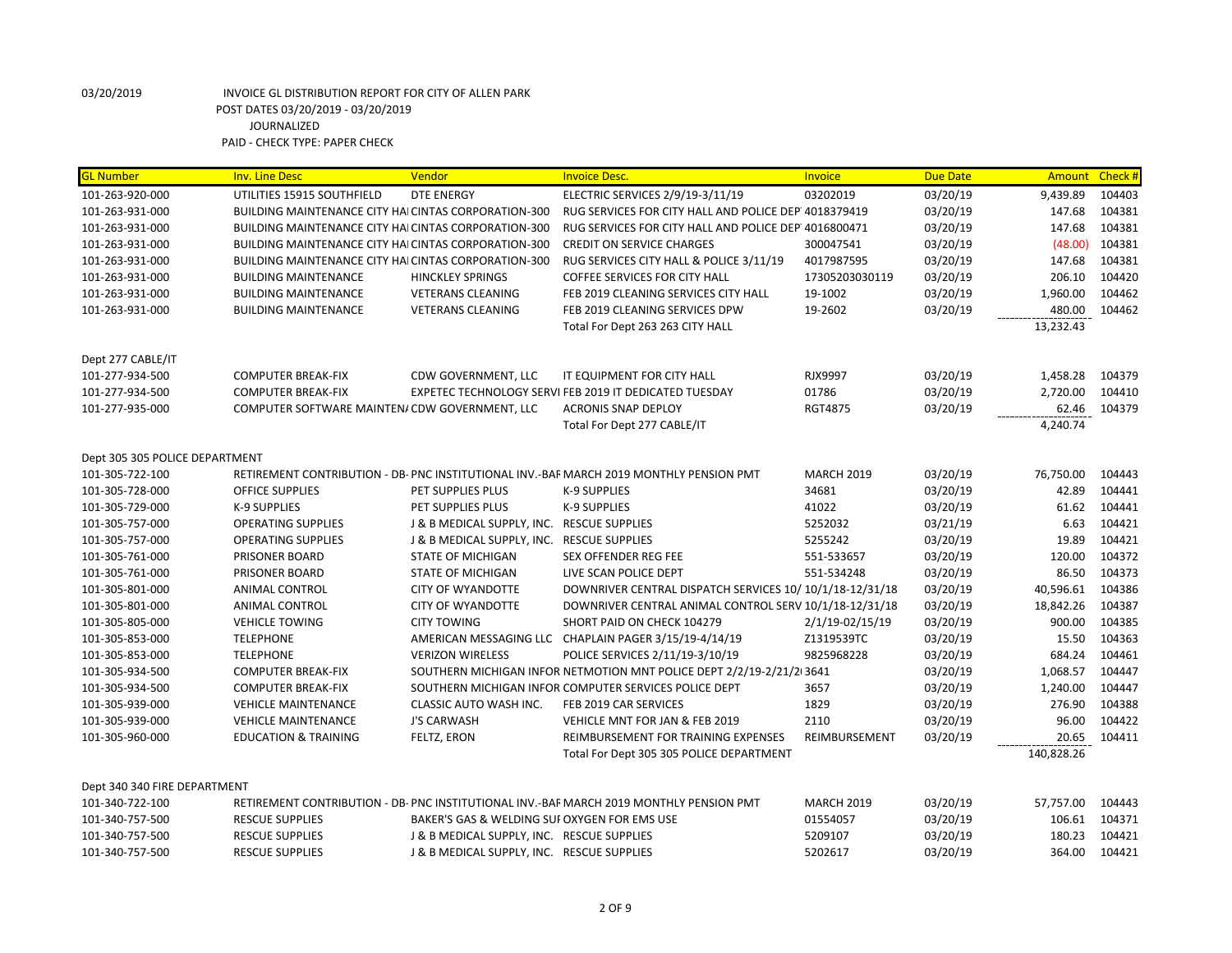| <b>GL Number</b>                                                                                                                                                                                                                                                       | <b>Inv. Line Desc</b>                                                                                                                                                                                                                                                                                                                                                                                            | Vendor                                                                                                                                                                                                                                 | <b>Invoice Desc.</b>                                                                                                                                                                                                                                                                                                                                                                                                                                                                                                                    | Invoice                                                                                                                                                                      | <b>Due Date</b>                                                                                                                                                      | <b>Amount</b>                                                                                                                                          | Check#                                                                                                                                   |
|------------------------------------------------------------------------------------------------------------------------------------------------------------------------------------------------------------------------------------------------------------------------|------------------------------------------------------------------------------------------------------------------------------------------------------------------------------------------------------------------------------------------------------------------------------------------------------------------------------------------------------------------------------------------------------------------|----------------------------------------------------------------------------------------------------------------------------------------------------------------------------------------------------------------------------------------|-----------------------------------------------------------------------------------------------------------------------------------------------------------------------------------------------------------------------------------------------------------------------------------------------------------------------------------------------------------------------------------------------------------------------------------------------------------------------------------------------------------------------------------------|------------------------------------------------------------------------------------------------------------------------------------------------------------------------------|----------------------------------------------------------------------------------------------------------------------------------------------------------------------|--------------------------------------------------------------------------------------------------------------------------------------------------------|------------------------------------------------------------------------------------------------------------------------------------------|
| 101-340-757-500                                                                                                                                                                                                                                                        | <b>RESCUE SUPPLIES</b>                                                                                                                                                                                                                                                                                                                                                                                           | PHYSIO CONTROL, INC                                                                                                                                                                                                                    | <b>RESCUE SUPPLIES</b>                                                                                                                                                                                                                                                                                                                                                                                                                                                                                                                  | 419020867                                                                                                                                                                    | 03/20/19                                                                                                                                                             | 206.70                                                                                                                                                 | 104442                                                                                                                                   |
| 101-340-805-000                                                                                                                                                                                                                                                        | AMBULANCE BILLING                                                                                                                                                                                                                                                                                                                                                                                                | <b>STATE OF MICHIGAN</b>                                                                                                                                                                                                               | FIRE DEPT ASSURNCE ASSESSMENT 1/1/19-3/3 491-357815                                                                                                                                                                                                                                                                                                                                                                                                                                                                                     |                                                                                                                                                                              | 03/20/19                                                                                                                                                             | 1,647.90                                                                                                                                               | 104448                                                                                                                                   |
| 101-340-853-000                                                                                                                                                                                                                                                        | TELEPHONE-FIRE CHIEF FAX & BAC AT & T                                                                                                                                                                                                                                                                                                                                                                            |                                                                                                                                                                                                                                        | FIRE CHIEF FAX AND BACKUP LINE 3/10/19-4/9 313928637703                                                                                                                                                                                                                                                                                                                                                                                                                                                                                 |                                                                                                                                                                              | 03/20/19                                                                                                                                                             | 197.12                                                                                                                                                 | 104367                                                                                                                                   |
| 101-340-853-000                                                                                                                                                                                                                                                        | <b>TELEPHONE FD ON CALL</b>                                                                                                                                                                                                                                                                                                                                                                                      | <b>VERIZON WIRELESS</b>                                                                                                                                                                                                                | PHONE SERVICES 2/2/19-3/1/19                                                                                                                                                                                                                                                                                                                                                                                                                                                                                                            | 9825189069                                                                                                                                                                   | 03/20/19                                                                                                                                                             | 150.61                                                                                                                                                 | 104458                                                                                                                                   |
| 101-340-920-000                                                                                                                                                                                                                                                        | UTILITIES- 6730 ROOSEVELT - BG-2 CONSTELLATION                                                                                                                                                                                                                                                                                                                                                                   |                                                                                                                                                                                                                                        | FEB 2019 GAS SERVICES BG-218249                                                                                                                                                                                                                                                                                                                                                                                                                                                                                                         | 2550105                                                                                                                                                                      | 03/20/19                                                                                                                                                             | 1,807.38                                                                                                                                               | 104390                                                                                                                                   |
| 101-340-920-000                                                                                                                                                                                                                                                        | UTILITIES- 6730 ROOSEVELT- BG-2: CONSTELLATION                                                                                                                                                                                                                                                                                                                                                                   |                                                                                                                                                                                                                                        | FEB 2019 GAS SERVICES BG-212667                                                                                                                                                                                                                                                                                                                                                                                                                                                                                                         | 2549589                                                                                                                                                                      | 03/20/19                                                                                                                                                             | 547.96                                                                                                                                                 | 104390                                                                                                                                   |
| 101-340-920-000                                                                                                                                                                                                                                                        | UTILITIES- 6730 ROOSEVELT                                                                                                                                                                                                                                                                                                                                                                                        | <b>DTE ENERGY</b>                                                                                                                                                                                                                      | ELECTRIC SERVICES 2/9/19-3/11/19                                                                                                                                                                                                                                                                                                                                                                                                                                                                                                        | 03202019                                                                                                                                                                     | 03/20/19                                                                                                                                                             | 1,629.57                                                                                                                                               | 104403                                                                                                                                   |
| 101-340-931-000                                                                                                                                                                                                                                                        | <b>BUILDING MAINTENANCE</b>                                                                                                                                                                                                                                                                                                                                                                                      | LOWE'S                                                                                                                                                                                                                                 | FEB 2019 PURCHASES                                                                                                                                                                                                                                                                                                                                                                                                                                                                                                                      | <b>FEB 2019</b>                                                                                                                                                              | 03/20/19                                                                                                                                                             | 151.36                                                                                                                                                 | 104430                                                                                                                                   |
| 101-340-939-000                                                                                                                                                                                                                                                        | <b>VEHICLE MAINTENANCE</b>                                                                                                                                                                                                                                                                                                                                                                                       |                                                                                                                                                                                                                                        | BAKER'S GAS & WELDING SUI FEB 2019 CYLINDER RENTAL                                                                                                                                                                                                                                                                                                                                                                                                                                                                                      | 09200205                                                                                                                                                                     | 03/20/19                                                                                                                                                             | 25.17                                                                                                                                                  | 104371                                                                                                                                   |
| 101-340-958-000                                                                                                                                                                                                                                                        | <b>MEMBERSHIP &amp; DUES</b>                                                                                                                                                                                                                                                                                                                                                                                     | <b>NFPA</b>                                                                                                                                                                                                                            | MEMBERSHIP RENEWAL FOR CHIEF LAFOND TH 2704263-LAFOND                                                                                                                                                                                                                                                                                                                                                                                                                                                                                   |                                                                                                                                                                              | 03/20/19                                                                                                                                                             | 175.00                                                                                                                                                 | 104436                                                                                                                                   |
|                                                                                                                                                                                                                                                                        |                                                                                                                                                                                                                                                                                                                                                                                                                  |                                                                                                                                                                                                                                        | Total For Dept 340 340 FIRE DEPARTMENT                                                                                                                                                                                                                                                                                                                                                                                                                                                                                                  |                                                                                                                                                                              |                                                                                                                                                                      | 64,946.61                                                                                                                                              |                                                                                                                                          |
| Dept 445 445 DEPARTMENT OF PUBLIC SERVICE                                                                                                                                                                                                                              |                                                                                                                                                                                                                                                                                                                                                                                                                  |                                                                                                                                                                                                                                        |                                                                                                                                                                                                                                                                                                                                                                                                                                                                                                                                         |                                                                                                                                                                              |                                                                                                                                                                      |                                                                                                                                                        |                                                                                                                                          |
| 101-445-722-100                                                                                                                                                                                                                                                        |                                                                                                                                                                                                                                                                                                                                                                                                                  |                                                                                                                                                                                                                                        | RETIREMENT CONTRIBUTION - DB- PNC INSTITUTIONAL INV.-BAF MARCH 2019 MONTHLY PENSION PMT                                                                                                                                                                                                                                                                                                                                                                                                                                                 | <b>MARCH 2019</b>                                                                                                                                                            | 03/20/19                                                                                                                                                             | 18,784.00                                                                                                                                              | 104443                                                                                                                                   |
| 101-445-751-000                                                                                                                                                                                                                                                        | <b>GASOLINE</b>                                                                                                                                                                                                                                                                                                                                                                                                  | <b>CORRIGAN OIL CO</b>                                                                                                                                                                                                                 | <b>SUPPLIES</b>                                                                                                                                                                                                                                                                                                                                                                                                                                                                                                                         | 6780156-IN                                                                                                                                                                   | 03/20/19                                                                                                                                                             | 7,509.17                                                                                                                                               | 104393                                                                                                                                   |
| 101-445-768-000                                                                                                                                                                                                                                                        | <b>UNIFORMS</b>                                                                                                                                                                                                                                                                                                                                                                                                  | CINTAS CORP. #0721                                                                                                                                                                                                                     | UNIFORM SERVICES DPS                                                                                                                                                                                                                                                                                                                                                                                                                                                                                                                    | 4015179884                                                                                                                                                                   | 03/20/19                                                                                                                                                             | 91.14                                                                                                                                                  | 104382                                                                                                                                   |
| 101-445-768-000                                                                                                                                                                                                                                                        | <b>UNIFORMS</b>                                                                                                                                                                                                                                                                                                                                                                                                  | CINTAS CORP. #0721                                                                                                                                                                                                                     | UNIFORM SERVICES DPS                                                                                                                                                                                                                                                                                                                                                                                                                                                                                                                    | 4014521969                                                                                                                                                                   | 03/20/19                                                                                                                                                             | 91.14                                                                                                                                                  | 104382                                                                                                                                   |
| 101-445-768-000                                                                                                                                                                                                                                                        | <b>UNIFORMS</b>                                                                                                                                                                                                                                                                                                                                                                                                  | CINTAS CORP. #0721                                                                                                                                                                                                                     | UNIFORM SERVICES FOR DPS                                                                                                                                                                                                                                                                                                                                                                                                                                                                                                                | 4014835324                                                                                                                                                                   | 03/20/19                                                                                                                                                             | 91.14                                                                                                                                                  | 104382                                                                                                                                   |
| 101-445-768-000                                                                                                                                                                                                                                                        | <b>UNIFORMS</b>                                                                                                                                                                                                                                                                                                                                                                                                  | CINTAS CORP. #0721                                                                                                                                                                                                                     | UNIFORM SERVICES FOR DPS                                                                                                                                                                                                                                                                                                                                                                                                                                                                                                                | 4015533711                                                                                                                                                                   | 03/20/19                                                                                                                                                             | 90.21                                                                                                                                                  | 104382                                                                                                                                   |
|                                                                                                                                                                                                                                                                        | <b>UNIFORMS</b>                                                                                                                                                                                                                                                                                                                                                                                                  | CINTAS CORP. #0721                                                                                                                                                                                                                     | UNIFORM SERVICES FOR GARAGE                                                                                                                                                                                                                                                                                                                                                                                                                                                                                                             | 4016619223                                                                                                                                                                   | 03/20/19                                                                                                                                                             | 48.51                                                                                                                                                  | 104382                                                                                                                                   |
| 101-445-768-000<br>101-445-768-000                                                                                                                                                                                                                                     | <b>UNIFORMS</b>                                                                                                                                                                                                                                                                                                                                                                                                  | CINTAS CORP. #0721                                                                                                                                                                                                                     | UNIFORM SERVICES FOR GARAGE                                                                                                                                                                                                                                                                                                                                                                                                                                                                                                             | 4017006445                                                                                                                                                                   | 03/20/19                                                                                                                                                             | 64.41                                                                                                                                                  | 104382                                                                                                                                   |
| 101-445-768-000                                                                                                                                                                                                                                                        | <b>UNIFORMS</b>                                                                                                                                                                                                                                                                                                                                                                                                  | CINTAS CORP. #0721                                                                                                                                                                                                                     | UNIFORM SERVICES FOR GARAGE                                                                                                                                                                                                                                                                                                                                                                                                                                                                                                             | 4017395489                                                                                                                                                                   | 03/20/19                                                                                                                                                             | 48.51                                                                                                                                                  | 104382                                                                                                                                   |
|                                                                                                                                                                                                                                                                        | <b>UNIFORMS</b>                                                                                                                                                                                                                                                                                                                                                                                                  | CINTAS CORP. #0721                                                                                                                                                                                                                     | UNIFORM SERVICES FOR DPS                                                                                                                                                                                                                                                                                                                                                                                                                                                                                                                | 4016255476                                                                                                                                                                   | 03/20/19                                                                                                                                                             | 85.38                                                                                                                                                  | 104382                                                                                                                                   |
| 101-445-768-000<br>101-445-768-000                                                                                                                                                                                                                                     | <b>UNIFORMS</b>                                                                                                                                                                                                                                                                                                                                                                                                  | CINTAS CORP. #0721                                                                                                                                                                                                                     | UNIFORM SERVICES FOR DPS                                                                                                                                                                                                                                                                                                                                                                                                                                                                                                                | 4017006473                                                                                                                                                                   | 03/20/19                                                                                                                                                             | 60.07                                                                                                                                                  | 104382                                                                                                                                   |
|                                                                                                                                                                                                                                                                        |                                                                                                                                                                                                                                                                                                                                                                                                                  |                                                                                                                                                                                                                                        |                                                                                                                                                                                                                                                                                                                                                                                                                                                                                                                                         |                                                                                                                                                                              |                                                                                                                                                                      |                                                                                                                                                        |                                                                                                                                          |
|                                                                                                                                                                                                                                                                        |                                                                                                                                                                                                                                                                                                                                                                                                                  |                                                                                                                                                                                                                                        |                                                                                                                                                                                                                                                                                                                                                                                                                                                                                                                                         |                                                                                                                                                                              |                                                                                                                                                                      |                                                                                                                                                        |                                                                                                                                          |
|                                                                                                                                                                                                                                                                        |                                                                                                                                                                                                                                                                                                                                                                                                                  |                                                                                                                                                                                                                                        |                                                                                                                                                                                                                                                                                                                                                                                                                                                                                                                                         |                                                                                                                                                                              |                                                                                                                                                                      |                                                                                                                                                        |                                                                                                                                          |
|                                                                                                                                                                                                                                                                        |                                                                                                                                                                                                                                                                                                                                                                                                                  |                                                                                                                                                                                                                                        |                                                                                                                                                                                                                                                                                                                                                                                                                                                                                                                                         |                                                                                                                                                                              |                                                                                                                                                                      |                                                                                                                                                        |                                                                                                                                          |
|                                                                                                                                                                                                                                                                        |                                                                                                                                                                                                                                                                                                                                                                                                                  |                                                                                                                                                                                                                                        |                                                                                                                                                                                                                                                                                                                                                                                                                                                                                                                                         |                                                                                                                                                                              |                                                                                                                                                                      |                                                                                                                                                        |                                                                                                                                          |
|                                                                                                                                                                                                                                                                        |                                                                                                                                                                                                                                                                                                                                                                                                                  |                                                                                                                                                                                                                                        |                                                                                                                                                                                                                                                                                                                                                                                                                                                                                                                                         |                                                                                                                                                                              |                                                                                                                                                                      |                                                                                                                                                        |                                                                                                                                          |
|                                                                                                                                                                                                                                                                        |                                                                                                                                                                                                                                                                                                                                                                                                                  |                                                                                                                                                                                                                                        |                                                                                                                                                                                                                                                                                                                                                                                                                                                                                                                                         |                                                                                                                                                                              |                                                                                                                                                                      |                                                                                                                                                        |                                                                                                                                          |
|                                                                                                                                                                                                                                                                        |                                                                                                                                                                                                                                                                                                                                                                                                                  |                                                                                                                                                                                                                                        |                                                                                                                                                                                                                                                                                                                                                                                                                                                                                                                                         |                                                                                                                                                                              |                                                                                                                                                                      |                                                                                                                                                        |                                                                                                                                          |
|                                                                                                                                                                                                                                                                        |                                                                                                                                                                                                                                                                                                                                                                                                                  |                                                                                                                                                                                                                                        |                                                                                                                                                                                                                                                                                                                                                                                                                                                                                                                                         |                                                                                                                                                                              |                                                                                                                                                                      |                                                                                                                                                        |                                                                                                                                          |
|                                                                                                                                                                                                                                                                        |                                                                                                                                                                                                                                                                                                                                                                                                                  |                                                                                                                                                                                                                                        |                                                                                                                                                                                                                                                                                                                                                                                                                                                                                                                                         |                                                                                                                                                                              |                                                                                                                                                                      |                                                                                                                                                        |                                                                                                                                          |
|                                                                                                                                                                                                                                                                        |                                                                                                                                                                                                                                                                                                                                                                                                                  |                                                                                                                                                                                                                                        |                                                                                                                                                                                                                                                                                                                                                                                                                                                                                                                                         |                                                                                                                                                                              |                                                                                                                                                                      |                                                                                                                                                        |                                                                                                                                          |
|                                                                                                                                                                                                                                                                        |                                                                                                                                                                                                                                                                                                                                                                                                                  |                                                                                                                                                                                                                                        |                                                                                                                                                                                                                                                                                                                                                                                                                                                                                                                                         |                                                                                                                                                                              |                                                                                                                                                                      |                                                                                                                                                        |                                                                                                                                          |
|                                                                                                                                                                                                                                                                        |                                                                                                                                                                                                                                                                                                                                                                                                                  |                                                                                                                                                                                                                                        |                                                                                                                                                                                                                                                                                                                                                                                                                                                                                                                                         |                                                                                                                                                                              |                                                                                                                                                                      |                                                                                                                                                        |                                                                                                                                          |
|                                                                                                                                                                                                                                                                        |                                                                                                                                                                                                                                                                                                                                                                                                                  |                                                                                                                                                                                                                                        |                                                                                                                                                                                                                                                                                                                                                                                                                                                                                                                                         |                                                                                                                                                                              |                                                                                                                                                                      |                                                                                                                                                        |                                                                                                                                          |
|                                                                                                                                                                                                                                                                        |                                                                                                                                                                                                                                                                                                                                                                                                                  |                                                                                                                                                                                                                                        |                                                                                                                                                                                                                                                                                                                                                                                                                                                                                                                                         |                                                                                                                                                                              |                                                                                                                                                                      |                                                                                                                                                        |                                                                                                                                          |
| 101-445-768-000<br>101-445-768-000<br>101-445-920-000<br>101-445-920-000<br>101-445-926-000<br>101-445-926-000<br>101-445-931-000<br>101-445-939-000<br>101-445-939-000<br>101-445-939-000<br>101-445-939-000<br>101-445-939-000<br>101-445-939-000<br>101-445-939-000 | <b>UNIFORMS</b><br><b>UNIFORMS</b><br>UTILITIES- 6450 ALLEN RD<br>UTILITIES GARAGE APT R<br>UTILITES 16430 ECORSE<br>STREET LIGHTING- 15702 GARFIELI DTE ENERGY<br><b>BUILDING MAINTENANCE</b><br><b>VEHICLE MAINTENANCE</b><br><b>VEHICLE MAINTENANCE</b><br><b>VEHICLE MAINTENANCE</b><br><b>VEHICLE MAINTENANCE</b><br><b>VEHICLE MAINTENANCE</b><br><b>VEHICLE MAINTENANCE</b><br><b>VEHICLE MAINTENANCE</b> | CINTAS CORP. #0721<br>CINTAS CORP. #0721<br><b>DTE ENERGY</b><br>DTE ENERGY<br><b>DTE ENERGY</b><br>LOWE'S<br><b>GLENDALE AUTO VALUE</b><br><b>MICHIGAN CAT</b><br>ROWLEY BROTHERS INC.<br>ROWLEY BROTHERS INC.<br>TELEVAN SALES, INC. | UNIFORM SERVICES FOR DPS<br>UNIFORM SERVICES FOR DPS<br>ELECTRIC SERVICES 2/9/19-3/11/19<br>GAS SERVICES APT R 1/31/19-3/2/19<br>ELECTRIC SERVICES 2/9/19-3/11/19<br>STREELIGHT SERVICES 2/5/19-3/5/19<br>FEB 2019 PURCHASES<br>BAKER'S GAS & WELDING SUI FEB 2019 CYLINDER RENTAL<br>BELLE TIRE DISTRIBUTORS IN(SERVICES ON 2003 FORD CROWN VICTORIA<br>PARTS FOR 2003 FORD CROWN<br><b>PARTS</b><br><b>CREDIT FOR RETURN CORES</b><br><b>PARTS</b><br><b>CYLINDER REPAIRED</b><br>Total For Dept 445 445 DEPARTMENT OF PUBLIC SERVICE | 4017395497<br>4015893061<br>03202019<br>03202019<br>03202019<br>03202019<br>FEB 2019<br>09200205<br>32944284<br>359-162844<br>PD9639450<br>2215672-00<br>2218769-00<br>38008 | 03/20/19<br>03/20/19<br>03/20/19<br>03/20/19<br>03/20/19<br>03/20/19<br>03/20/19<br>03/20/19<br>03/20/19<br>03/20/19<br>03/20/19<br>03/20/19<br>03/20/19<br>03/20/19 | 100.80<br>42.81<br>664.59<br>1,577.84<br>129.76<br>23,490.83<br>55.53<br>25.17<br>69.99<br>50.19<br>88.73<br>(150.00)<br>246.00<br>266.12<br>53,622.04 | 104382<br>104382<br>104403<br>104406<br>104403<br>104405<br>104430<br>104371<br>104374<br>104413<br>104431<br>104444<br>104444<br>104452 |

Dept 707 707 PARKS & REC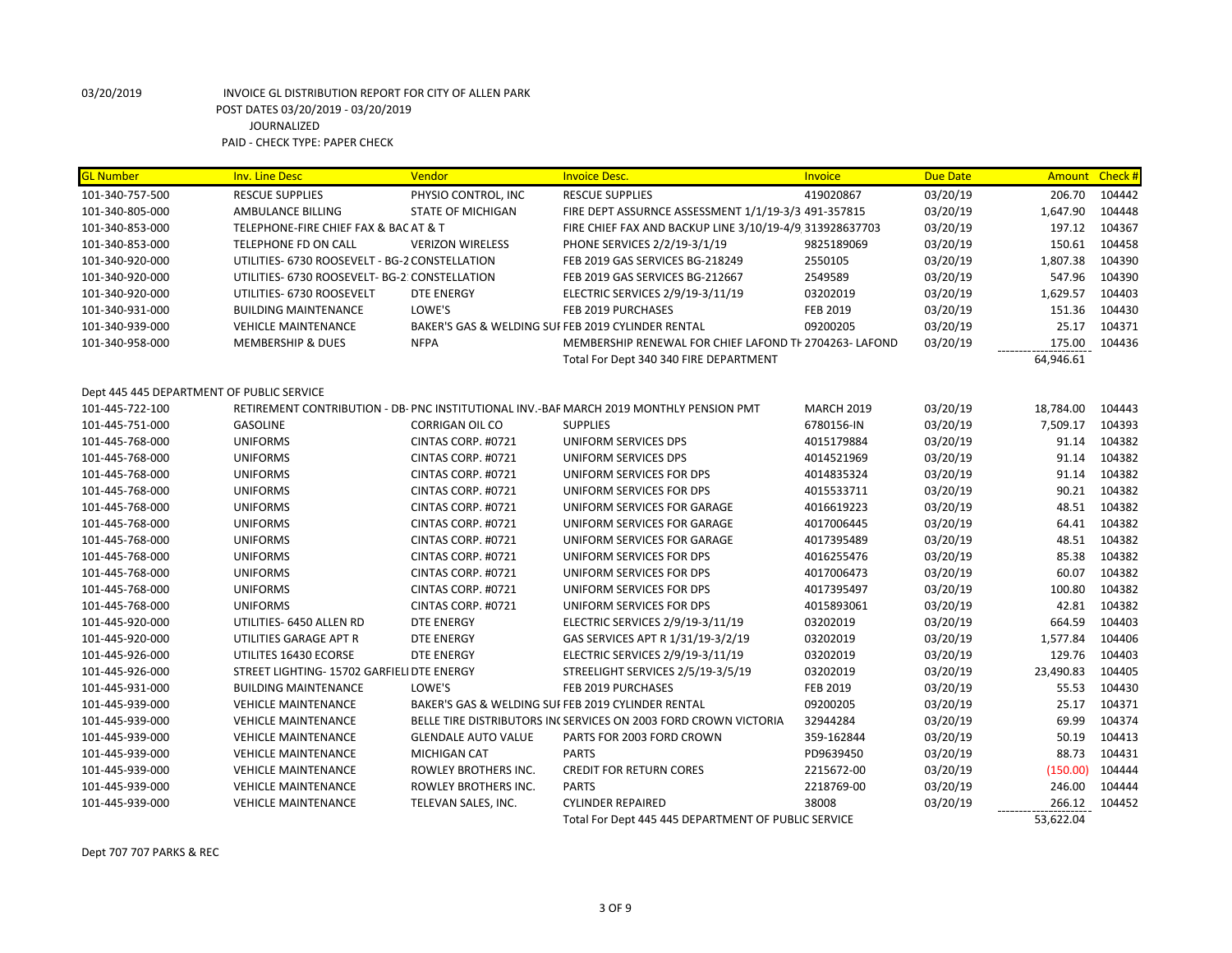| <b>GL Number</b>                       | <b>Inv. Line Desc</b>                         | Vendor                             | <b>Invoice Desc.</b>                                                                   | <b>Invoice</b>    | <b>Due Date</b> | Amount Check # |        |
|----------------------------------------|-----------------------------------------------|------------------------------------|----------------------------------------------------------------------------------------|-------------------|-----------------|----------------|--------|
| 101-707-783-000                        | <b>PARK SUPPLIES</b>                          | <b>CLASSIC AUTO WASH INC.</b>      | <b>SUPPLIES FOR PARKS &amp; REC</b>                                                    | 1845              | 03/20/19        | 50.00          | 104388 |
| 101-707-920-000                        | UTILITIES-6615 ROOSEVELT- BG-21 CONSTELLATION |                                    | FEB 2019 GAS SERVICES BG-218248                                                        | 2550016           | 03/20/19        | 378.06         | 104390 |
| 101-707-920-000                        | UTILITIES- 4320 LAURENCE- BG-21 CONSTELLATION |                                    | FEB 2019 GAS SERVICES BG-218159                                                        | 2550011           | 03/20/19        | 138.89         | 104390 |
| 101-707-920-000                        | UTILITIES 6295 WINONA                         | <b>DTE ENERGY</b>                  | ELECTRIC SERVICES 2/9/19-3/11/19                                                       | 03202019          | 03/20/19        | 297.60         | 104403 |
| 101-707-925-800                        | <b>SMART TRANS 1 PAT</b>                      | <b>VERIZON WIRELESS</b>            | PHONE SERVICES 2/2/19-3/1/19                                                           | 9825189069        | 03/20/19        | 473.77         | 104458 |
| 101-707-939-000                        | <b>VEHICLE MAINTENANCE</b>                    |                                    | BAKER'S GAS & WELDING SUI FEB 2019 CYLINDER RENTAL                                     | 09200205          | 03/20/19        | 25.17          | 104371 |
| 101-707-939-000                        | <b>VEHICLE MAINTENANCE</b>                    | <b>GLENDALE AUTO VALUE</b>         | <b>PARTS</b>                                                                           | 359-162239        | 03/20/19        | 29.94          | 104413 |
| 101-707-939-000                        | <b>VEHICLE MAINTENANCE</b>                    | <b>GLENDALE AUTO VALUE</b>         | <b>PARTS</b>                                                                           | 359-162956        | 03/20/19        | 21.78          | 104413 |
|                                        |                                               |                                    | Total For Dept 707 707 PARKS & REC                                                     |                   |                 | 1,415.21       |        |
| Dept 751 751 COMMUNITY CENTER          |                                               |                                    |                                                                                        |                   |                 |                |        |
| 101-751-757-000                        | <b>OPERATING SUPPLIES</b>                     | BAKER'S GAS & WELDING SUI SUPPLIES |                                                                                        | 09200297          | 03/20/19        | 46.37          | 104371 |
| 101-751-757-000                        | <b>OPERATING SUPPLIES</b>                     | BAKER'S GAS & WELDING SUI SUPPLIES |                                                                                        | 01548456          | 03/20/19        | 50.78          | 104371 |
| 101-751-757-000                        | <b>OPERATING SUPPLIES</b>                     | BAKER'S GAS & WELDING SUI SUPPLIES |                                                                                        | 01549503          | 03/20/19        | 152.34         | 104371 |
| 101-751-757-000                        | <b>OPERATING SUPPLIES</b>                     | GORDON FOOD SERV.                  | <b>SUPPLIES FOR PARKS &amp; REC</b>                                                    | 846148105         | 03/20/19        | 322.17         | 104415 |
| 101-751-757-000                        | <b>OPERATING SUPPLIES</b>                     | LOWE'S                             | FEB 2019 PURCHASES                                                                     | FEB 2019          | 03/20/19        | 62.47          | 104430 |
| 101-751-757-000                        | <b>OPERATING SUPPLIES</b>                     | PEPSI COLA                         | <b>SUPPLIES COMMUNITY CENTER</b>                                                       | 34912708          | 03/20/19        | 494.99         | 104439 |
| 101-751-757-000                        | <b>OPERATING SUPPLIES</b>                     | <b>SYSCO DETROIT LLC</b>           | <b>SUPPLIES FOR PARKS &amp; REC</b>                                                    | 258529342         | 03/20/19        | 695.02         | 104451 |
| 101-751-920-000                        | UTILITIES-15800 WHITE STREET- B CONSTELLATION |                                    | FEB 2019 GAS SERVICES BG-212668                                                        | 2551466           | 03/20/19        | 4,809.02       | 104390 |
| 101-751-920-000                        | <b>UTILITIES</b>                              | <b>DIRECTV</b>                     | COMMUNITY CENTER SERVICES 3/8/19-4/7/19 36007953046                                    |                   | 03/20/19        | 152.98         | 104400 |
| 101-751-920-000                        | UTILITIES COMM CTR                            | <b>DTE ENERGY</b>                  | STREELIGHT SERVICES 2/5/19-3/5/19                                                      | 03202019          | 03/20/19        | 10,212.11      | 104405 |
| 101-751-931-000                        | <b>BUILDING MAINTENANCE</b>                   | LOWE'S                             | FEB 2019 PURCHASES                                                                     | <b>FEB 2019</b>   | 03/20/19        | 18.97          | 104430 |
| 101-751-931-000                        | <b>BUILDING MAINTENANCE</b>                   |                                    | NETWORK SERVICES COMPAI PARTS FOR PARKS & REC                                          | 6573219-01        | 03/20/19        | 10.59          | 104435 |
| 101-751-934-000                        | <b>EQUIPMENT MAINTENANCE</b>                  | CAMFIL USA INC LIVONIA             | FILTERS FOR COMM CTR                                                                   | 30080035          | 03/20/19        | 269.64         | 104376 |
| 101-751-934-000                        | EQUIPMENT MAINTENANCE                         | CDW GOVERNMENT, LLC                | <b>PARTS PARKS &amp; REC</b>                                                           | <b>RJK9930</b>    | 03/20/19        | 787.55         | 104379 |
| 101-751-934-000                        | EQUIPMENT MAINTENANCE                         | <b>HAYES PRECISION INC</b>         | <b>BLADE SHARPENING</b>                                                                | 5829              | 03/20/19        | 64.00          | 104419 |
|                                        |                                               |                                    | Total For Dept 751 751 COMMUNITY CENTER                                                |                   |                 | 18,149.00      |        |
| Dept 803 HISTORICAL                    |                                               |                                    |                                                                                        |                   |                 |                |        |
| 101-803-801-001                        | <b>LAWN &amp; SNOW SERVICES</b>               |                                    | JOHN'S LANDSCAPING & SNO FEB 2019 HISTORICAL SNOW REMOVAL                              | 20487             | 03/20/19        | 80.00          | 104425 |
| 101-803-920-000                        | UTILITIES-15504 ENGLEWOOD-BC CONSTELLATION    |                                    | FEB 2019 GAS SERVICES BG-218253                                                        | 2550009           | 03/20/19        | 102.93         | 104390 |
| 101-803-920-000                        | UTILITIES HISTORICAL                          | <b>DTE ENERGY</b>                  | ELECTRIC SERVICES 2/9/19-3/11/19                                                       | 03202019          | 03/20/19        | 44.71          | 104403 |
|                                        |                                               |                                    | Total For Dept 803 HISTORICAL                                                          |                   |                 | 227.64         |        |
| Dept 864 864 RETIREE/ACTIVE HEALTHCARE |                                               |                                    |                                                                                        |                   |                 |                |        |
| 101-864-722-100                        |                                               |                                    | RETIREMENT CONTRIBUTION - DB PNC INSTITUTIONAL INV.-BAF MARCH 2019 MONTHLY PENSION PMT | <b>MARCH 2019</b> | 03/20/19        | 7,163.00       | 104443 |
|                                        |                                               |                                    | Total For Dept 864 864 RETIREE/ACTIVE HEALTHCARE                                       |                   |                 | 7,163.00       |        |
|                                        |                                               |                                    | Total For Fund 101 GENERAL FUND                                                        |                   |                 | 691,167.43     |        |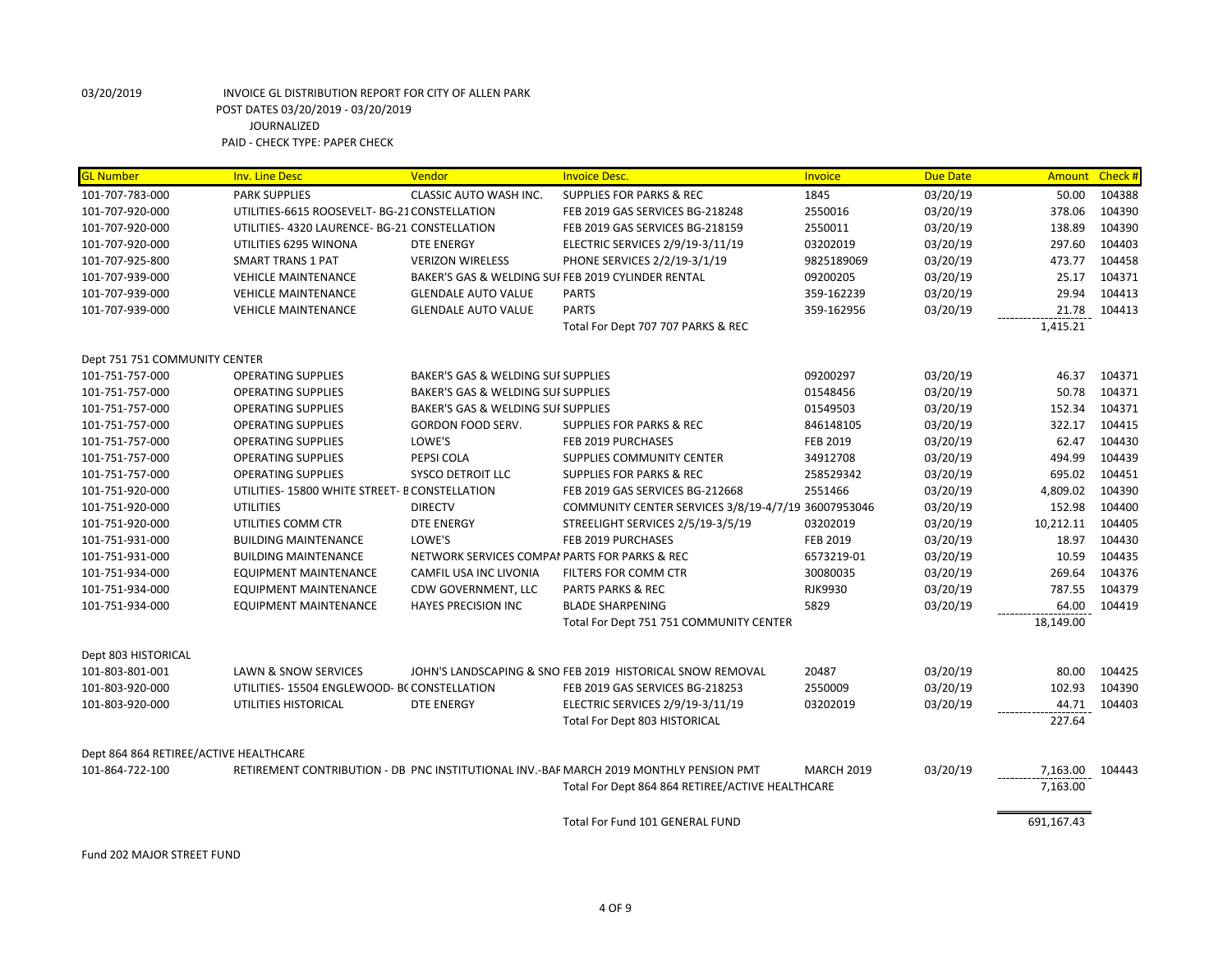| <b>GL Number</b>                 | <b>Inv. Line Desc</b>                       | Vendor                                                                          | <b>Invoice Desc.</b>                                                                    | Invoice           | <b>Due Date</b> |            | Amount Check # |
|----------------------------------|---------------------------------------------|---------------------------------------------------------------------------------|-----------------------------------------------------------------------------------------|-------------------|-----------------|------------|----------------|
| Dept 475 475 TRAFFIC SERVICES    |                                             |                                                                                 |                                                                                         |                   |                 |            |                |
| 202-475-703-050                  |                                             | INTERFUND LABOR/EQUIP - TRAFF WAYNE COUNTY - ACCTS. REI TRAFFIC SIGNAL MNT 2/19 |                                                                                         | 298301            | 03/20/19        | 469.70     | 104463         |
|                                  |                                             |                                                                                 | Total For Dept 475 475 TRAFFIC SERVICES                                                 |                   |                 | 469.70     |                |
|                                  |                                             |                                                                                 |                                                                                         |                   |                 |            |                |
| Dept 479 PRESERVATION - STREETS  |                                             |                                                                                 |                                                                                         |                   |                 |            |                |
| 202-479-820-000                  | <b>ENGINEERING</b>                          |                                                                                 | FISHBECK, THOMPSON, CARR I FEB 2019 PROFESSIONAL SERVICES                               | 381141            | 03/20/19        | 448.57     | 104412         |
|                                  |                                             |                                                                                 | Total For Dept 479 PRESERVATION - STREETS                                               |                   |                 | 448.57     |                |
|                                  |                                             |                                                                                 |                                                                                         |                   |                 |            |                |
|                                  |                                             |                                                                                 | Total For Fund 202 MAJOR STREET FUND                                                    |                   |                 | 918.27     |                |
|                                  |                                             |                                                                                 |                                                                                         |                   |                 |            |                |
| Fund 226 RUBBISH FUND            |                                             |                                                                                 |                                                                                         |                   |                 |            |                |
| Dept 450 450 RUBBISH             |                                             |                                                                                 |                                                                                         |                   |                 |            |                |
| 226-450-817-000                  | <b>WASTE DISPOSAL</b>                       |                                                                                 | ADVANCED DISPOSAL SERVIC MARCH 2019 BULK SERVICES                                       | V30001698625      | 03/20/19        | 130,430.49 | 104362         |
|                                  |                                             |                                                                                 | Total For Dept 450 450 RUBBISH                                                          |                   |                 | 130,430.49 |                |
|                                  |                                             |                                                                                 |                                                                                         |                   |                 |            |                |
|                                  |                                             |                                                                                 | Total For Fund 226 RUBBISH FUND                                                         |                   |                 | 130,430.49 |                |
|                                  | Fund 243 BROWNFIELD REDEVELOPMENT AUTHORITY |                                                                                 |                                                                                         |                   |                 |            |                |
| Dept 000                         |                                             |                                                                                 |                                                                                         |                   |                 |            |                |
| 243-000-991-000                  | <b>BOND PRINCIPAL</b>                       |                                                                                 | THE BANK NEW YORK MELLC BROWNSTOWN PRINCIPLE AND INTEREST 07RE BROWNSTOWN               |                   | 03/20/19        | 525,000.00 | 104466         |
| 243-000-995-000                  | <b>BOND INTEREST</b>                        |                                                                                 | THE BANK NEW YORK MELLC BROWNSTOWN PRINCIPLE AND INTEREST 07RE BROWNSTOWN               |                   | 03/20/19        | 251,984.38 | 104466         |
|                                  |                                             |                                                                                 | Total For Dept 000                                                                      |                   |                 | 776,984.38 |                |
|                                  |                                             |                                                                                 |                                                                                         |                   |                 |            |                |
|                                  |                                             |                                                                                 | Total For Fund 243 BROWNFIELD REDEVELOPMENT AUTHORITY                                   |                   |                 | 776,984.38 |                |
|                                  |                                             |                                                                                 |                                                                                         |                   |                 |            |                |
| Fund 249 BUILDING FUND           |                                             |                                                                                 |                                                                                         |                   |                 |            |                |
| Dept 000                         |                                             |                                                                                 |                                                                                         |                   |                 |            |                |
| 249-000-247-000                  | <b>FIRE ESCROW</b>                          |                                                                                 | CITIZENS INSURANCE CO OF / FIRE EXCROW REPAIR PROGRAM 6546 CORTLA CLM 1924744901        |                   | 03/20/19        | 12,508.00  | 104384         |
|                                  |                                             |                                                                                 | Total For Dept 000                                                                      |                   |                 | 12,508.00  |                |
|                                  |                                             |                                                                                 |                                                                                         |                   |                 |            |                |
| Dept 371 371 BUILDING DEPARTMENT |                                             |                                                                                 |                                                                                         |                   |                 |            |                |
| 249-371-722-100                  |                                             |                                                                                 | RETIREMENT CONTRIBUTION- DB I PNC INSTITUTIONAL INV.-BAF MARCH 2019 MONTHLY PENSION PMT | <b>MARCH 2019</b> | 03/20/19        | 5,208.00   | 104443         |
| 249-371-821-000                  | MECHANICAL INSPECTIONS                      | CARNILL, STEVE                                                                  | FEB 2019 MECHANICAL INSPECTIONS                                                         | FEB 2019          | 03/20/19        | 1,356.60   | 104377         |
| 249-371-822-000                  | PLUMBING INSPECTIONS                        | HALASH, JEROME                                                                  | FEB 2019 PLUMBING INSPECTIONS                                                           | <b>FEB 2019</b>   | 03/20/19        | 587.30     | 104418         |
| 249-371-853-000                  | <b>TELEPHONE DAVE BOOMER</b>                | <b>VERIZON WIRELESS</b>                                                         | PHONE SERVICES 2/2/19-3/1/19                                                            | 9825189069        | 03/20/19        | 128.89     | 104458         |
| 249-371-960-000                  | <b>EDUCATION &amp; TRAINING</b>             | <b>CRAINS DETROIT BUSINESS</b>                                                  | YEARLY BUILDING PUBLICATION DUES                                                        | B9071151          | 03/20/19        | 39.00      | 104395         |
| 249-371-963-000                  | PROFESSIONAL SVCS                           |                                                                                 | CARLISLE/WORTMAN ASSOC 14620 GARFIELD VARIANCE                                          | 2151811           | 03/20/19        | 267.50     | 104378         |
| 249-371-963-000                  | PROFESSIONAL SVCS                           | CARLISLE/WORTMAN ASSOC 17312 MIDWAY VARIANCE                                    |                                                                                         | 2151812           | 03/20/19        | 267.50     | 104378         |
| 249-371-963-000                  | PROFESSIONAL SVCS                           |                                                                                 | CARLISLE/WORTMAN ASSOC MASTER PLAN AMENDMENT                                            | 2151813           | 03/20/19        | 790.00     | 104378         |
| 249-371-963-000                  | PROFESSIONAL SVCS                           |                                                                                 | CARLISLE/WORTMAN ASSOC FEB 2019 MONTHLY RETAINER                                        | 2151814           | 03/20/19        | 4,000.00   | 104378         |
|                                  |                                             |                                                                                 | Total For Dept 371 371 BUILDING DEPARTMENT                                              |                   |                 | 12,644.79  |                |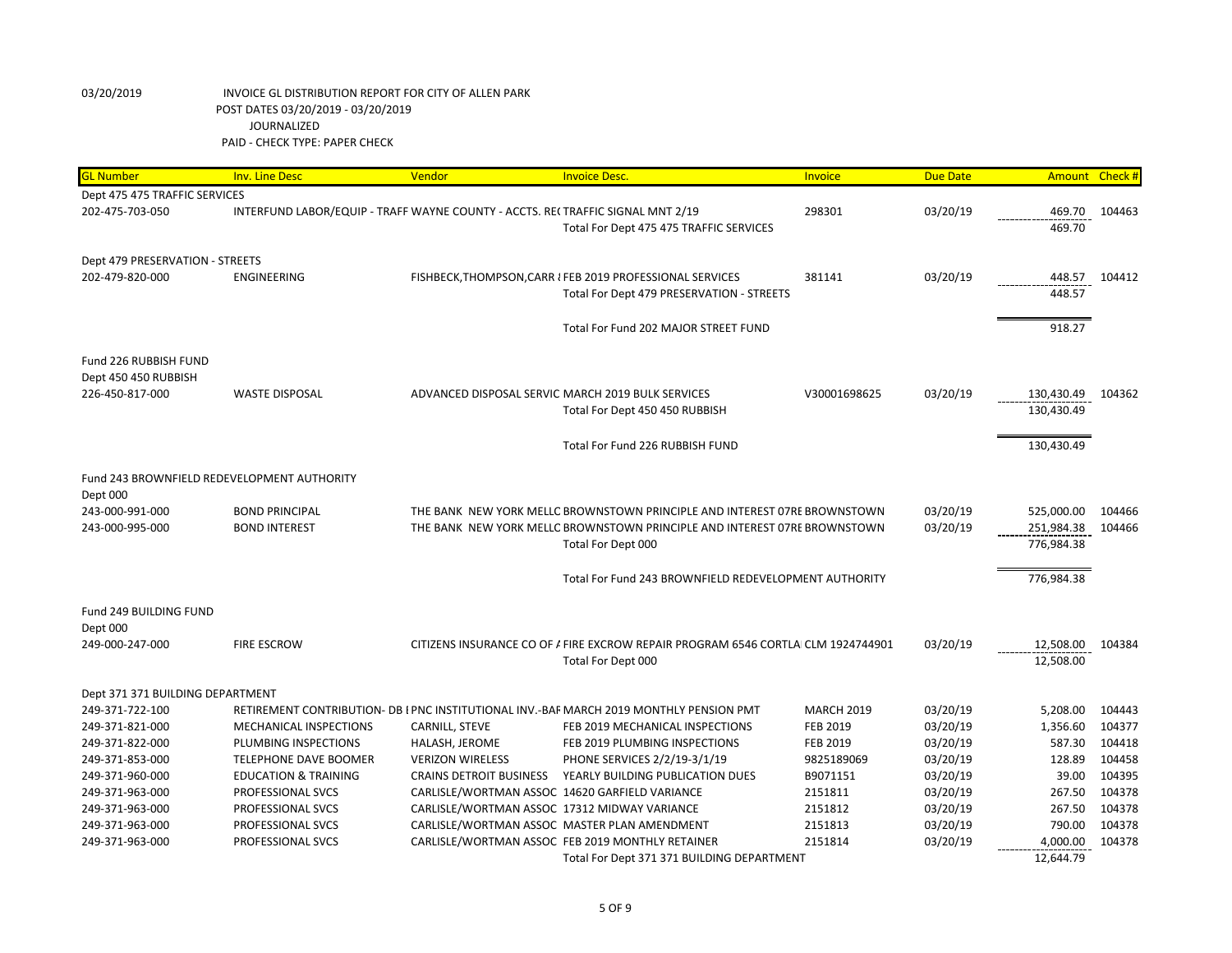| <b>GL Number</b>                   | <b>Inv. Line Desc</b>                          | Vendor                                       | <b>Invoice Desc.</b>                                    | Invoice         | <b>Due Date</b> | Amount Check # |        |
|------------------------------------|------------------------------------------------|----------------------------------------------|---------------------------------------------------------|-----------------|-----------------|----------------|--------|
|                                    |                                                |                                              | Total For Fund 249 BUILDING FUND                        |                 |                 | 25,152.79      |        |
| Fund 250 DDA OPERATING             |                                                |                                              |                                                         |                 |                 |                |        |
| Dept 000                           |                                                |                                              |                                                         |                 |                 |                |        |
| 250-000-931-000                    | <b>BUILDING MAINTENANCE</b>                    | <b>HADDIX ELECTRIC</b>                       | MARCH 2019 LIGHT CHECK                                  | 9462            | 03/20/19        | 2,690.00       | 104417 |
| 250-000-942-000                    | <b>RENT</b>                                    | STOP & LOCK 2                                | RENTAL SEMI ANNUAL PMT FOR DDA STORAGE SPACE #3-17 2019 |                 | 03/20/19        | 724.68         | 104449 |
| 250-000-962-000                    | MISCELLANEOUS                                  | DOWNRIVER PEST CONTROL PEST CONTROL SERVICES |                                                         | <b>FEB 2019</b> | 03/20/19        | 130.00         | 104402 |
| 250-000-975-000                    | <b>DESIGN COMMITTEE</b>                        | <b>CITY OF ALLEN PARK</b>                    | REPAIR, HANG AND REMOVE HOLIDAY LIGHTS DDA WORK         |                 | 03/20/19        | 5,973.48       | 104389 |
| 250-000-975-000                    | <b>DESIGN COMMITTEE</b>                        | <b>MURAD VINCENT</b>                         | FACADE DESIGN ASSISTANCE O' MALLEYS                     | VM19101         | 03/20/19        | 250.00         | 104434 |
|                                    |                                                |                                              | Total For Dept 000                                      |                 |                 | 9,768.16       |        |
|                                    |                                                |                                              | Total For Fund 250 DDA OPERATING                        |                 |                 | 9,768.16       |        |
|                                    |                                                |                                              |                                                         |                 |                 |                |        |
| Fund 265 DRUG FORFEITURE - FEDERAL |                                                |                                              |                                                         |                 |                 |                |        |
| Dept 000                           |                                                |                                              |                                                         |                 |                 |                |        |
| 265-000-939-000                    | <b>VEHICLE MAINTENANCE</b>                     |                                              | BAKER'S GAS & WELDING SUI FEB 2019 CYLINDER RENTAL      | 09200205        | 03/20/19        | 25.17          | 104371 |
|                                    |                                                |                                              | Total For Dept 000                                      |                 |                 | 25.17          |        |
|                                    |                                                |                                              | Total For Fund 265 DRUG FORFEITURE - FEDERAL            |                 |                 | 25.17          |        |
| Fund 266 DRUG FORFEITURE - STATE   |                                                |                                              |                                                         |                 |                 |                |        |
| Dept 000                           |                                                |                                              |                                                         |                 |                 |                |        |
| 266-000-939-000                    | <b>VEHICLE MAINTENANCE</b>                     | <b>B &amp; K COLLISION, INC.</b>             | <b>PARTS</b>                                            | 48200           | 03/20/19        | 702.40         | 104369 |
| 266-000-939-000                    | <b>VEHICLE MAINTENANCE</b>                     | <b>GLENDALE AUTO VALUE</b>                   | RET PARTS FROM INV 159614                               | CM359-159781    | 03/20/19        | (18.00)        | 104413 |
| 266-000-939-000                    | <b>VEHICLE MAINTENANCE</b>                     | <b>GLENDALE AUTO VALUE</b>                   | CREDIT RET PTS INV 159885/160550                        | CM359-160580    | 03/20/19        | (36.00)        | 104413 |
| 266-000-939-000                    | <b>VEHICLE MAINTENANCE</b>                     | <b>GLENDALE AUTO VALUE</b>                   | PARTS FOR 2002 FORD E350                                | 359-162576      | 03/20/19        | 17.18          | 104413 |
| 266-000-939-000                    | <b>VEHICLE MAINTENANCE</b>                     | <b>GLENDALE AUTO VALUE</b>                   | PARTS FOR 2002 FORD VAN                                 | 359-162547      | 03/20/19        | 20.18          | 104413 |
| 266-000-939-000                    | <b>VEHICLE MAINTENANCE</b>                     | <b>GLENDALE AUTO VALUE</b>                   | PARTS FOR 2002 FORD VAN                                 | 359-162519      | 03/20/19        | 372.94         | 104413 |
| 266-000-962-000                    | <b>MISCELLANEOUS</b>                           | <b>BEYOND THIS DAY</b>                       | <b>RETIREMENT CHEST</b>                                 | 165779          | 03/20/19        | 263.88         | 104375 |
| 266-000-984-000                    | COMPUTER EQUIPMENT/SOFTWA CDW GOVERNMENT, LLC  |                                              | <b>TOUCHPAD</b>                                         | <b>RHC2305</b>  | 03/20/19        | 409.36         | 104379 |
| 266-000-984-000                    | COMPUTER EQUIPMENT/SOFTWA CDW GOVERNMENT, LLC  |                                              | PARTS POLICE DEPT                                       | <b>RGR5140</b>  | 03/20/19        | 1,591.66       | 104379 |
| 266-000-984-000                    | COMPUTER EQUIPMENT/SOFTWA CDW GOVERNMENT, LLC  |                                              | PARTS POLICE DEPT                                       | <b>RGC2251</b>  | 03/20/19        | 60.62          | 104379 |
| 266-000-984-000                    | COMPUTER EQUIPMENT/SOFTWA THOMSON REUTERS-WEST |                                              | POLICE CHARGES 2/1/19-2/28/19                           | 839868840       | 03/20/19        | 187.43         | 104456 |
| 266-000-985-000                    | <b>CAPITAL OUTLAY</b>                          | <b>CYNERGY</b>                               | EQUIPMENT & INSTALL SERVICES FOR NEW PC 32678           |                 | 03/20/19        | 13,975.38      | 104396 |
| 266-000-985-000                    | <b>CAPITAL OUTLAY</b>                          | <b>CYNERGY</b>                               | EQUIP & INSTALL SERVICES FOR NEW FORD PO 32682          |                 | 03/20/19        | 14,003.38      | 104396 |
|                                    |                                                |                                              | Total For Dept 000                                      |                 |                 | 31,550.41      |        |
|                                    |                                                |                                              | Total For Fund 266 DRUG FORFEITURE - STATE              |                 |                 | 31,550.41      |        |
|                                    |                                                |                                              |                                                         |                 |                 |                |        |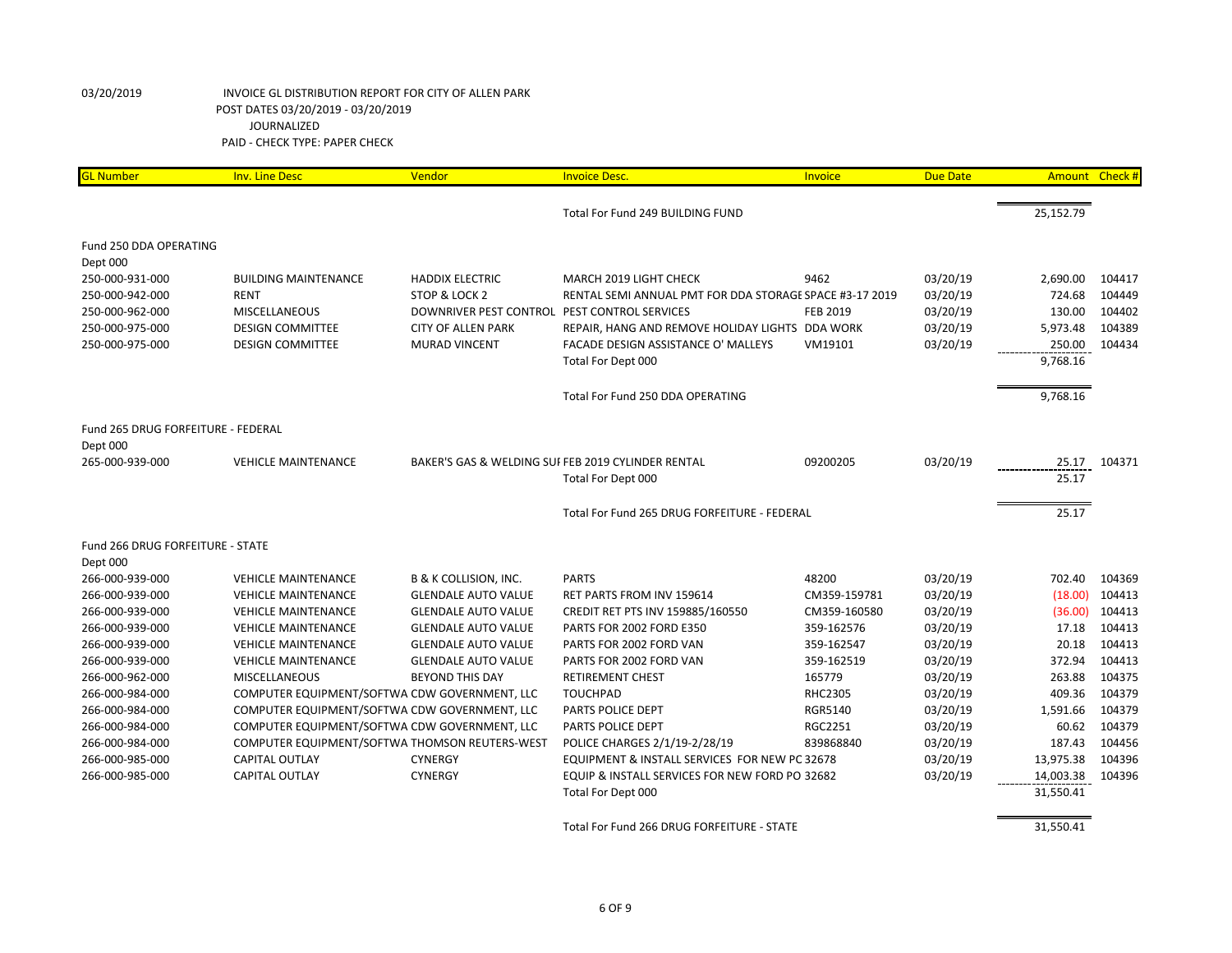| <b>GL Number</b>                    | <b>Inv. Line Desc</b>                          | Vendor                                         | <b>Invoice Desc.</b>                                                      | Invoice         | <b>Due Date</b> | Amount Check # |        |
|-------------------------------------|------------------------------------------------|------------------------------------------------|---------------------------------------------------------------------------|-----------------|-----------------|----------------|--------|
| Fund 267 DRUG LAW ENFORCEMENT - OWI |                                                |                                                |                                                                           |                 |                 |                |        |
| Dept 000                            |                                                |                                                |                                                                           |                 |                 |                |        |
| 267-000-962-000                     | <b>MISCELLANEOUS</b>                           | LIFELOC TECHNOLOGIES                           | SUPPLIES POLICE DEPT                                                      | 316141          | 03/20/19        | 1,200.00       | 104428 |
|                                     |                                                |                                                | Total For Dept 000                                                        |                 |                 | 1,200.00       |        |
|                                     |                                                |                                                |                                                                           |                 |                 |                |        |
|                                     |                                                |                                                | Total For Fund 267 DRUG LAW ENFORCEMENT - OWI                             |                 |                 | 1,200.00       |        |
|                                     |                                                |                                                |                                                                           |                 |                 |                |        |
| Fund 271 LIBRARY                    |                                                |                                                |                                                                           |                 |                 |                |        |
| Dept 000                            |                                                |                                                |                                                                           |                 |                 |                |        |
| 271-000-728-000                     | <b>OFFICE SUPPLIES</b>                         | DEMCO, INC.                                    | <b>SUPPLIES FOR LIBRARY</b>                                               | 6561225         | 03/20/19        | 114.75         | 104397 |
| 271-000-757-000                     | <b>OPERATING SUPPLIES</b>                      | PETTY CASH - LIBRARY                           | REIMBURSEMENT FOR PROGRAM SUPPLIES                                        | REIMBURSEMENT   | 03/20/19        | 122.91         | 104440 |
| 271-000-827-000                     | <b>LIBRARY SERVICES</b>                        | UNIQUE MANAGEMENT SERV PLACEMENTS 2/11-2/18/19 |                                                                           | 501590          | 03/20/19        | 35.80          | 104457 |
| 271-000-828-000                     | <b>MATERIALS</b>                               | <b>STEINWAY INC</b>                            | <b>CD'S FOR LIBRARY</b>                                                   | 38645           | 03/20/19        | 75.95          | 104366 |
| 271-000-828-000                     | <b>MATERIALS</b>                               | <b>BAKER &amp; TAYLOR</b>                      | <b>MATERIALS FOR LIBRARY</b>                                              | 2034360093      | 03/20/19        | 96.57          | 104370 |
| 271-000-828-000                     | <b>MATERIALS</b>                               | <b>NINER ERICA</b>                             | REIMBURSEMENT FOR LIBRARY DVDS                                            | REIMBURSEMENT   | 03/20/19        | 388.53         | 104437 |
| 271-000-920-000                     | UTILITIES-8100 ALLEN RD- BG-218. CONSTELLATION |                                                | JAN 2019 GAS SERVICES BG-218250                                           | 2539930         | 03/20/19        | 793.10         | 104390 |
| 271-000-920-000                     | UTILITIES-8100 ALLEN RD- BG-218. CONSTELLATION |                                                | FEB 2019 GAS SERVICES BG-218250                                           | 2550012         | 03/20/19        | 779.57         | 104390 |
| 271-000-920-000                     | UTILITIES 8100 ALLEN RD                        | <b>DTE ENERGY</b>                              | ELECTRIC SERVICES 2/9/19-3/11/19                                          | 03202019        | 03/20/19        | 820.71         | 104403 |
| 271-000-931-000                     | <b>BUILDING MAINTENANCE</b>                    |                                                | COVERALL NORTH AMERICA COMM CLEANING SERVICES LIBRARY 3/1/19-3/1340259556 |                 | 03/20/19        | 835.00         | 104394 |
| 271-000-931-000                     | <b>BUILDING MAINTENANCE</b>                    | LOWE'S                                         | FEB 2019 PURCHASES                                                        | <b>FEB 2019</b> | 03/20/19        | 24.68          | 104430 |
|                                     |                                                |                                                | Total For Dept 000                                                        |                 |                 | 4,087.57       |        |
|                                     |                                                |                                                | Total For Fund 271 LIBRARY                                                |                 |                 | 4,087.57       |        |
| Fund 592 WATER & SEWER              |                                                |                                                |                                                                           |                 |                 |                |        |
| Dept 600 WATER                      |                                                |                                                |                                                                           |                 |                 |                |        |
| 592-600-745-400                     | <b>METER MAINTENANCE</b>                       | LOWE'S                                         | FEB 2019 PURCHASES                                                        | FEB 2019        | 03/20/19        | 79.50          | 104430 |
| 592-600-748-000                     | <b>HYDRANT MAINTENANCE</b>                     | CORE & MAIN LP                                 | <b>PARTS</b>                                                              | K144582         | 03/20/19        | 298.43         | 104392 |
| 592-600-873-000                     | <b>MAIN MAINTENANCE</b>                        | CORE & MAIN LP                                 | <b>SUPPLIES</b>                                                           | K177444         | 03/20/19        | 28.89          | 104392 |
| 592-600-873-000                     | <b>MAIN MAINTENANCE</b>                        | JOHN D. OSBORNE TRUCKING SUPPLIES WATER DEPT   |                                                                           | 090887          | 03/20/19        | 525.63         | 104426 |
| 592-600-873-000                     | <b>MAIN MAINTENANCE</b>                        | LOWE'S                                         | FEB 2019 PURCHASES                                                        | <b>FEB 2019</b> | 03/20/19        | 111.50         | 104430 |
| 592-600-873-000                     | <b>MAIN MAINTENANCE</b>                        | <b>STATE OF MICHIGAN</b>                       | MDEQ LABORATORY SERVICES                                                  | 761-10415382    | 03/20/19        | 175.00         | 104450 |
| 592-600-939-000                     | <b>VEHICLE MAINTENANCE</b>                     | <b>GLENDALE AUTO VALUE</b>                     | <b>PARTS</b>                                                              | 359-162887      | 03/20/19        | 134.05         | 104413 |
| 592-600-939-000                     | <b>VEHICLE MAINTENANCE</b>                     | <b>J'S CARWASH</b>                             | JAN-FEB 2019 SERVICES WATER DEPT                                          | 2112            | 03/20/19        | 30.00          | 104422 |
| 592-600-939-000                     | <b>VEHICLE MAINTENANCE</b>                     | ROWLEY BROTHERS INC.                           | <b>PARTS</b>                                                              | 2218769-00      | 03/20/19        | 246.00         | 104444 |
| 592-600-939-000                     | <b>VEHICLE MAINTENANCE</b>                     | WINDER POLICE EQUIPMENT PARTS                  |                                                                           | 20190498        | 03/20/19        | 302.48         | 104465 |
|                                     |                                                |                                                | Total For Dept 600 WATER                                                  |                 |                 | 1,931.48       |        |
|                                     |                                                |                                                |                                                                           |                 |                 |                |        |
| Dept 601 601 SEWER                  |                                                |                                                |                                                                           |                 |                 |                |        |
| 592-601-745-300                     | STORM/CB MAINTENANCE                           | DIX BLOCK & SUPPLY CO.                         | <b>SUPPLIES</b>                                                           | 124668          | 03/20/19        | 199.90         | 104401 |
| 592-601-757-000                     | <b>OPERATING SUPPLIES</b>                      | <b>SMART BILL</b>                              | CUSTOM FORMS SINGLE/DUAL WINDOW ENVE 36145-F                              |                 | 03/20/19        | 3,160.00       | 104446 |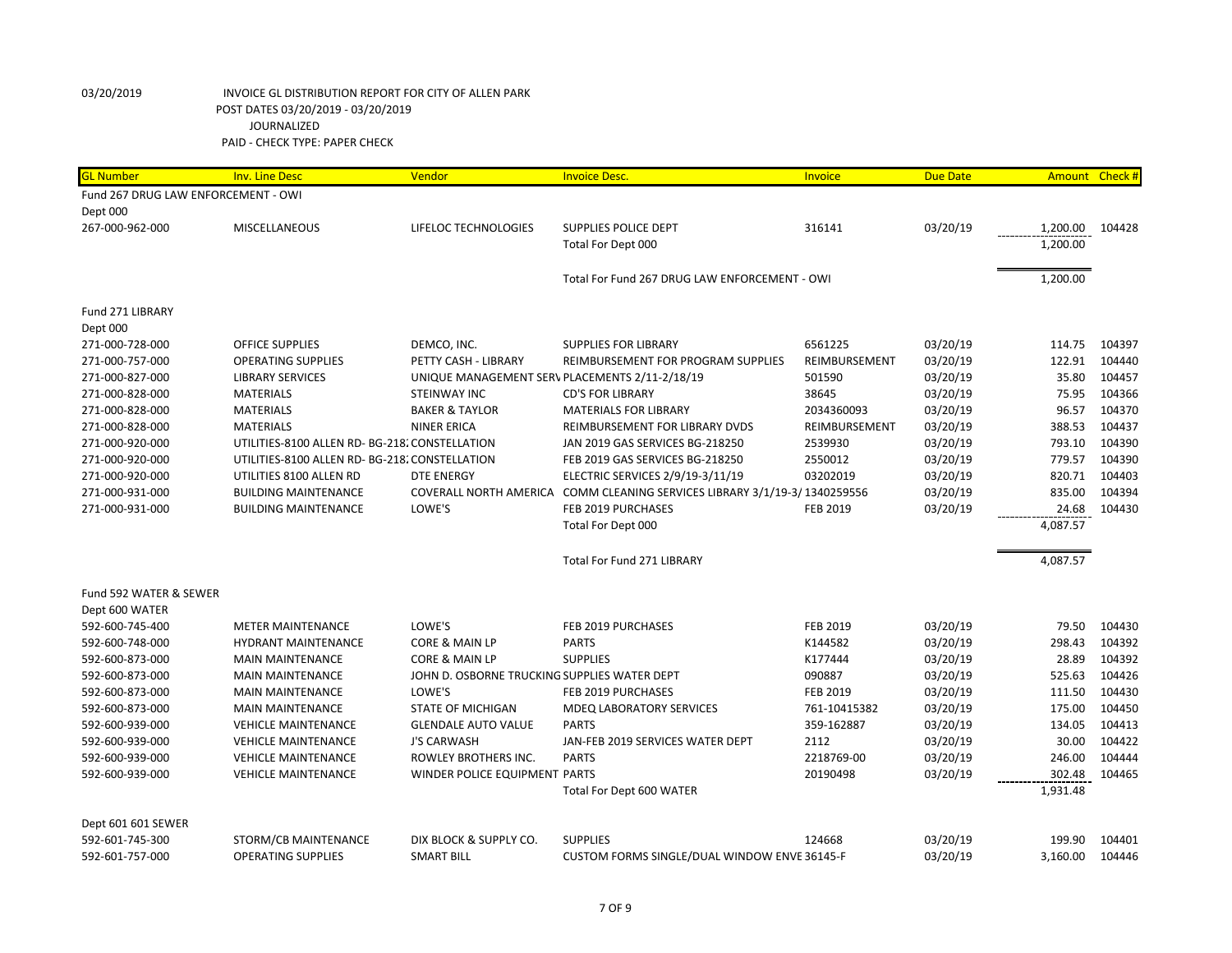| <b>GL Number</b>             | <b>Inv. Line Desc</b>                        | Vendor                                   | <b>Invoice Desc.</b>                                                                   | Invoice           | <b>Due Date</b> | Amount Check #       |        |
|------------------------------|----------------------------------------------|------------------------------------------|----------------------------------------------------------------------------------------|-------------------|-----------------|----------------------|--------|
| 592-601-900-000              | PRINTING & PUBLISHING                        | <b>ALLEGRA MARKETING</b>                 | <b>SUPPLIES FOR WATER DEPT</b>                                                         | 7166              | 03/20/19        | 88.66                | 104464 |
| 592-601-920-000              | UTILITIES 997 ENTERPRISE                     | <b>DTE ENERGY</b>                        | ELECTRIC SERVICES 2/9/19-3/11/19                                                       | 03202019          | 03/20/19        | 4,453.43             | 104403 |
| 592-601-927-050              | SEWAGE DISPOSAL-GLWA                         |                                          | GREAT LAKES WATER AUTHO FEB 2019 SEWAGE CHARGES                                        | FEBSEWAGE         | 03/20/19        | 70,600.00            | 104399 |
| 592-601-930-000              | <b>SEWER MAINTENANCE</b>                     | DIX BLOCK & SUPPLY CO.                   | <b>SUPPLIES</b>                                                                        | 124759            | 03/20/19        | 322.60               | 104401 |
| 592-601-939-000              | <b>BOND PRINCIPAL</b>                        | CORE & MAIN LP                           | <b>SUPPLIES</b>                                                                        | K177937           | 03/20/19        | 153.02               | 104392 |
| 592-601-939-100              | <b>VEHICLE MAINTENANCE</b>                   |                                          | BAKER'S GAS & WELDING SUI FEB 2019 CYLINDER RENTAL                                     | 09200205          | 03/20/19        | 25.19                | 104371 |
| 592-601-939-100              | <b>VEHICLE MAINTENANCE</b>                   | <b>EXOTIC AUTOMATION &amp; SUPIPARTS</b> |                                                                                        | 1870427           | 03/20/19        | 51.28                | 104409 |
| 592-601-939-100              | <b>VEHICLE MAINTENANCE</b>                   | THE SAFETY COMPANY LLC SUPPLIES          |                                                                                        | IN190907          | 03/20/19        | 110.82               | 104432 |
| 592-601-951-000              | <b>ENGINEERING CONSULTANTS</b>               | <b>C.E. RAINES COMPANY</b>               | JOB AP-01 GENERAL PROJECTS                                                             | 15890             | 03/20/19        | 833.00               | 104380 |
| 592-601-986-000              | CAPITAL OUTLAY-SEWERS                        |                                          | LIQUI-FORCE SERVICES USA 2018 REHAB PIPE PREPARATION                                   | 1545911           | 03/20/19        | 75,519.00            | 104429 |
|                              |                                              |                                          | Total For Dept 601 601 SEWER                                                           |                   |                 | 155,516.90           |        |
| Dept 603 603 BASIN           |                                              |                                          |                                                                                        |                   |                 |                      |        |
| 592-603-757-000              | <b>OPERATING SUPPLIES</b>                    | <b>GRAINGER</b>                          | <b>PARTS</b>                                                                           | 9104301339        | 03/20/19        | 20.27                | 104416 |
| 592-603-757-000              | <b>OPERATING SUPPLIES</b>                    | <b>GRAINGER</b>                          | <b>PARTS</b>                                                                           | 9109117466        | 03/20/19        | (30.12)              | 104416 |
| 592-603-757-000              | <b>OPERATING SUPPLIES</b>                    | <b>GRAINGER</b>                          | <b>PARTS</b>                                                                           | 9091098179        | 03/20/19        | 30.12                | 104416 |
| 592-603-757-000              | <b>OPERATING SUPPLIES</b>                    | <b>GRAINGER</b>                          | <b>PARTS</b>                                                                           | 9104301347        | 03/20/19        | 17.60                | 104416 |
| 592-603-853-000              | <b>TELEPHONE-TOM MURRAY</b>                  | <b>VERIZON WIRELESS</b>                  | PHONE SERVICES 2/2/19-3/1/19                                                           | 9825189069        | 03/20/19        | 464.96               | 104458 |
| 592-603-853-000              | <b>TELEPHONE</b>                             | <b>VERIZON WIRELESS</b>                  | PUMP STN SERVICES 2/11/19-3/10/19                                                      | 9825842777        | 03/20/19        | 241.81               | 104460 |
| 592-603-920-000              | UTILITIES-14500 MORAN BG-2182! CONSTELLATION |                                          | FEB 2019 GAS SERVICES BG-218252                                                        | 2550006           | 03/20/19        | 810.66               | 104390 |
| 592-603-920-000              | UTILITIES-14500 MORAN APT#2-BI CONSTELLATION |                                          | FEB 2019 GAS SERVICES BG-218251                                                        | 2550007           | 03/20/19        | 0.00                 | 104390 |
| 592-603-920-000              | UTILITIES 1840 DIX RD                        | <b>DTE ENERGY</b>                        | ELECTRIC SERVICES 2/9/19-3/11/19                                                       | 03202019          | 03/20/19        | 4,256.49             | 104403 |
|                              |                                              |                                          | Total For Dept 603 603 BASIN                                                           |                   |                 | 5,811.79             |        |
| Dept 604 ADMINISTRATION/DEBT |                                              |                                          |                                                                                        |                   |                 |                      |        |
| 592-604-722-100              |                                              |                                          | RETIREMENT CONTRIBUTION - W8 PNC INSTITUTIONAL INV.-BAF MARCH 2019 MONTHLY PENSION PMT | <b>MARCH 2019</b> | 03/20/19        | 6,379.00             | 104443 |
|                              |                                              |                                          | Total For Dept 604 ADMINISTRATION/DEBT                                                 |                   |                 | 6,379.00             |        |
|                              |                                              |                                          | Total For Fund 592 WATER & SEWER                                                       |                   |                 | 169,639.17           |        |
| Fund 701 TRUST AND AGENCY    |                                              |                                          |                                                                                        |                   |                 |                      |        |
| Dept 000                     |                                              |                                          |                                                                                        |                   |                 |                      |        |
| 701-000-246-500              | <b>ENGINEERING ESCROW</b>                    | <b>C.E. RAINES COMPANY</b>               | JOB AP-01 GENERAL PROJECTS                                                             | 15890             | 03/20/19        | 1,481.00             | 104380 |
|                              |                                              |                                          | Total For Dept 000                                                                     |                   |                 | 1,481.00             |        |
|                              |                                              |                                          | Total For Fund 701 TRUST AND AGENCY                                                    |                   |                 | 1,481.00             |        |
|                              |                                              |                                          |                                                                                        |                   |                 |                      |        |
|                              |                                              | Fund Totals:                             | Fund 101 GENERAL FUND                                                                  |                   |                 |                      |        |
|                              |                                              |                                          | Fund 202 MAJOR STREET FUND                                                             |                   |                 | 691,167.43<br>918.27 |        |